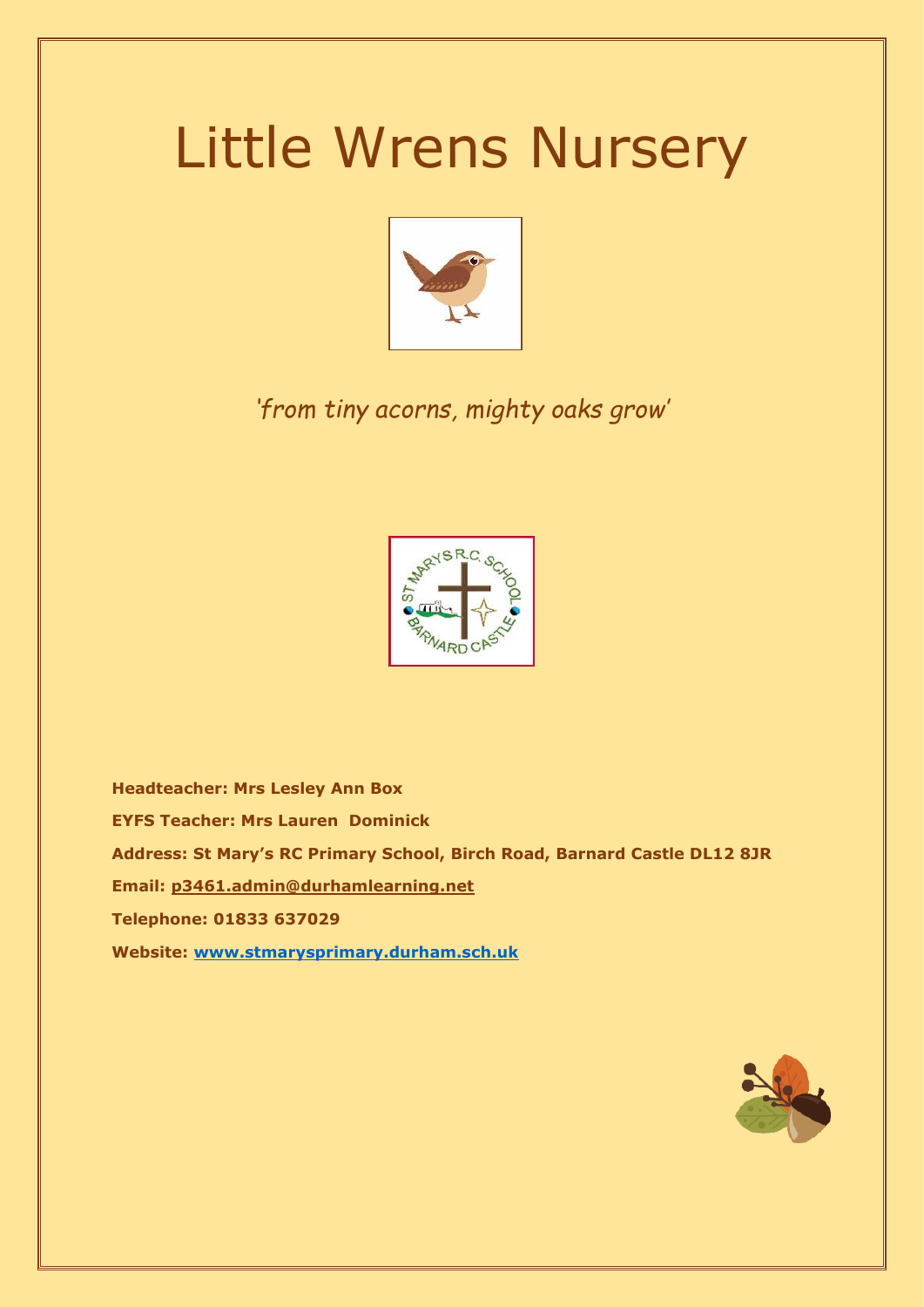## **Welcome!**

Little Wrens Nursery is a community nursery, staffed by qualified teachers, enhanced teaching assistants and support staff. All staff are highly experienced, who work closely alongside all the children. The staff take time to listen to the children and their interests, which often results in both the children and staff going on their own learning journey together. Every child is important to us and we celebrate diversity. We therefore ensure that everyone is included, everyone matters and all their individual needs are met. Together, we work hard to ignite the spark each child has to develop their natural curiosity and create a wonderful sense of awe and wonder.

#### **'Pupils have the utmost pride in the school. They cannot think of a single thing they would like to change. They know that their views are important and valued by adults in school. Pupils are keen to take up the many leadership opportunities on offer.' Ofsted Nov, 2019**

We are incredibly proud of the learning environment here at Little Wrens, and as we see it as the third teacher, there is a great emphasis on what our nursery environment has to offer each and every child. Staff often use natural, new or interesting objects as provocations for the children to explore and investigate, which helps to provoke interest and deepen their knowledge and understanding. Our aim is that all the children who come here flourish and become independent, confident, caring and responsible young learners, who leave here with a real love of learning.

I hope you find our brochure useful and should you require any further information, please do not hesitate to contact the school and we will do our very best to help.

We look forward to you joining our school family, and sharing in your child's *very* special journey …

*Mrs Box*

**'from tiny acorns mighty oaks grow.'**



*'St Mary's Roman Catholic Primary School is a special place to be. A sense of belonging and family threads through all aspects of school life. Uniqueness is celebrated. Pupils behave well.' Ofsted Nov,2019*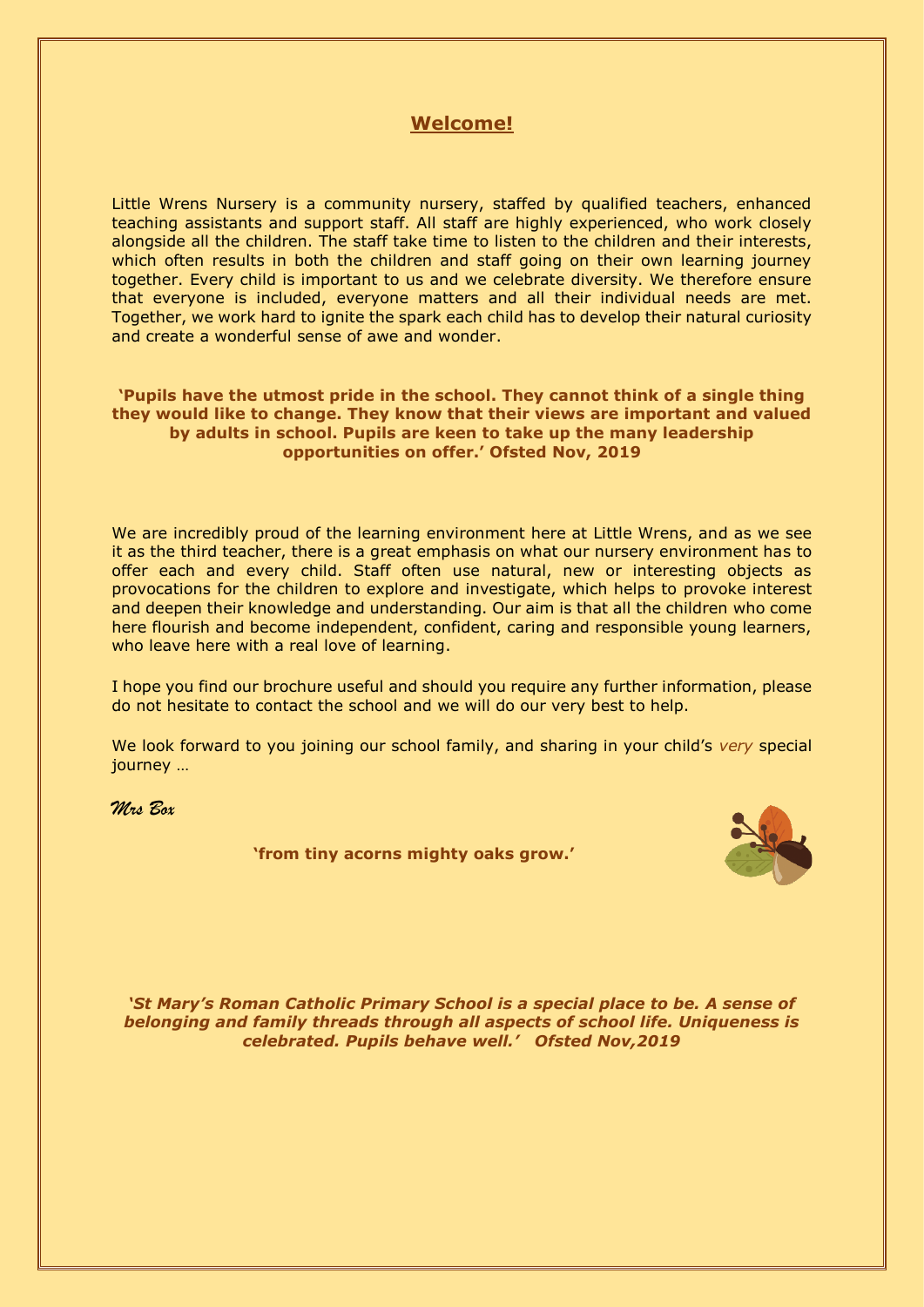

#### **Meet our EYFS Staff**

#### **Mrs Lewandowski Mrs Dominick Mrs Dominick Mrs Tallentire**







Here at St Mary's, right at the heart of our approach to learning is the very powerful image adults have of children. Every child is seen as strong, confident and competent. Strong children have their own ideas, express opinions, make independent choices and are able to play and work well with others. This powerful image of the child needs adults who listen to children and trust them to make responsible decisions. At Little Wrens the adults listen attentively to the children to what they have to say and think, and their ideas are taken seriously. From the day they start with us they learn they have a voice… a very important, valued voice. We are incredibly proud of the relationships we build with our children, their families and our local community and we encourage both children and adults to learn from each other and respect the feelings and views of others.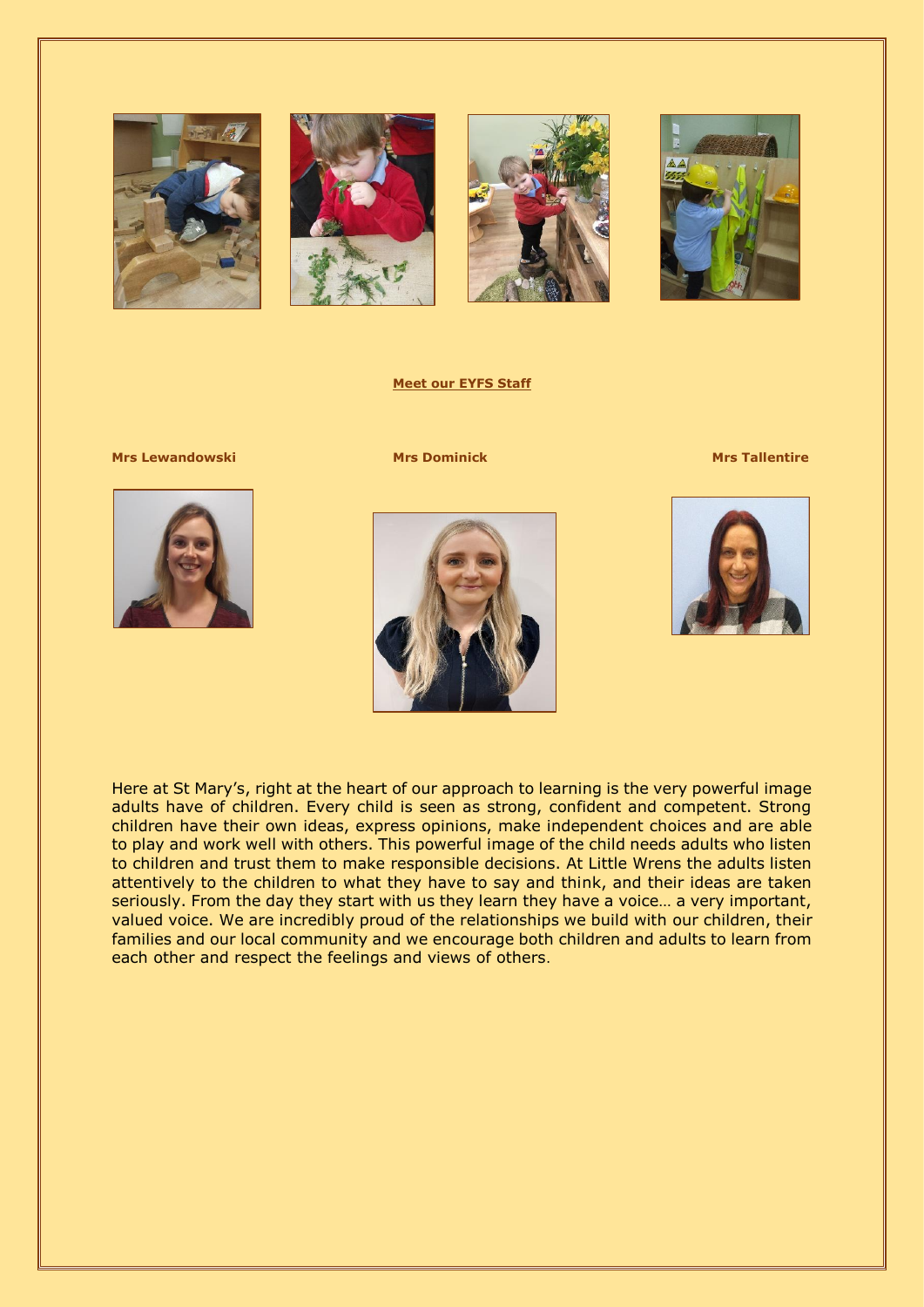#### **Daily Routines**



#### **Morning Session: (9am- 12 noon)**

#### **9am** Welcome and Register

Children arrive and self- register with their key worker. They

gather together to say hello and listen to what activities are on offer in each of the areas. These activities will be carefully planned, based around what the children already know; their skills and knowledge and how it can be built upon; what the children want to know; the thing or topic that is motivating them to learn and ways in which staff can extend previous learning opportunities.

#### **9.15am** Main Play Session

Children are able to access the whole of the Nursery inside and out! Some staff are based in areas while others are working on focused activities with individuals or small groups of children, based around our play-based curriculum and individual needs of our children.

#### **\*10.30am** Snack

Snack is an important part of the provision in nursery and children are involved in preparing their snack, setting up the table and also clearing away. Snack at Little Wrens is so much more than eating! It is a time to encourage independence, develop social skills and develop language and vocabulary. It is also an opportunity to teach children how to make healthy choices. Children bring a piece of fruit from home each day and contribute towards our 'shared snack' which will be a mixed fruit salad. All nursery children will also receive milk, free of charge if they wish. They will also have access to water throughout their sessions as and when they need refuelling and to keep hydrated.

#### **10.45am** Main Play Session

Children are able to access the whole of the Nursery inside and out! Some staff are based in areas while others are working on focused activities with individuals or small groups of children, based around our play -based curriculum and individual needs of our children.

#### **11.20am** Tidy Time

Tidy up time is an important part of the session as it encourages children and staff to have respect for the Nursery environment, the resources and each other as they tidy up together. We encourage the children to develop a real sense of pride for their environment.

#### **11.30am** Gather

We gather together at the end of the session as one whole group; individuals or groups of children may want to share some learning that has taken place during the session, and to plan for our next steps for the following day. A short time to review and reflect.

#### **11.40am** Small Group Time

Children and staff gather together into small groups. Staff plan a group time based around our core book; this may be presented in a range of ways for example- a story time, a music and movement session, or a sensory activity before lunch.

**12pm** Home time for morning only places.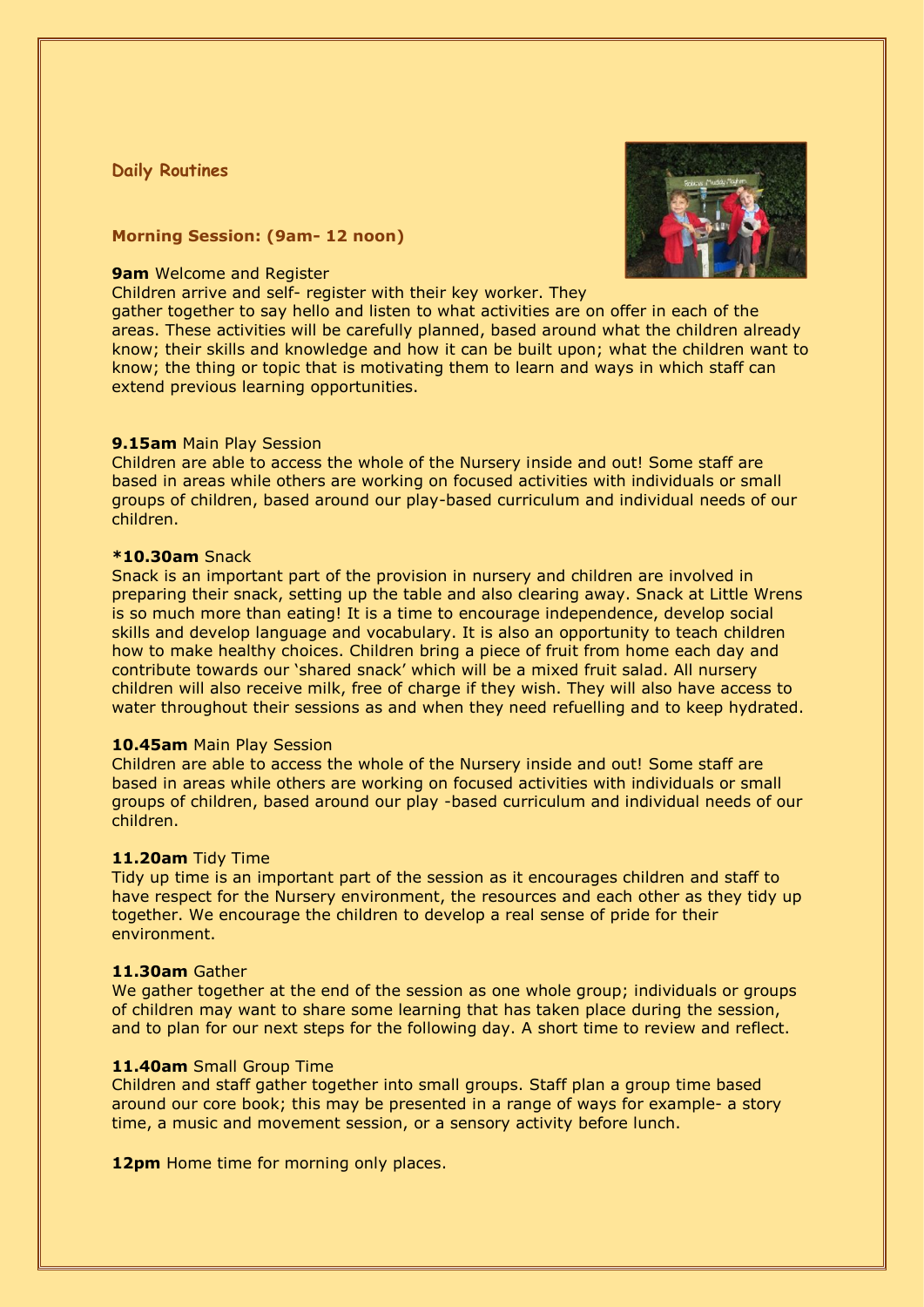#### **Afternoon Session (12pm-3pm)**

**12-1pm** Lunchtime Provision- Children are very much involved in preparing and setting the tables for lunch before enjoying a meal with their friends. Such an important time for nursery aged children and a learning experience in itself.

For 30 hour children you will need to pay for your child's school meal which costs £2.46 per day. Taylor Shaw provide the lunches. Children can, if you wish bring a packed lunch from home.

#### **1pm** Welcome and Afternoon Register

Children self -register with their key worker. They gather together to say hello and listen to what activities are on offer in each of the areas. These activities will be carefully planned, based around: what the children already know; their skills and knowledge and how it can be built upon, what the children want to know; the thing or topic that is motivating them to learn, and previous days learning; ways in which staff can extend previous learning opportunities including those from the morning sessions.

#### **1.15pm** Main Play Session

Children are able to access the whole of the Nursery inside and out! Some staff are based in areas while others are working on focused activities with individuals or small groups of children, based around our play -based curriculum and individual needs of our children. Additional experiences will also be embedded within the afternoon sessionsbased on the interests of the children.

#### **\*2.15pm** Snack

Snack is an important part of the provision in nursery and children are involved in preparing their snack, setting up the table and also clearing away. Snack at Little Wrens is so much more than eating! It is a time to encourage independence, develop social skills and develop language and vocabulary. It is also an opportunity to teach children how to make healthy choices. Children bring a piece of fruit from home each day and contribute towards our 'shared snack' which will be a mixed fruit salad. All nursery children will also receive milk, free of charge if the wish. They will also have access to water throughout their sessions as and when they need refuelling and keep hydrated.

#### **2.30pm** Tidy Time

Tidy up time is an important part of the session as it encourages children and staff to have respect for the Nursery environment, the resources and each other as they tidy up together. We encourage the children to develop a real sense of pride for their environment.

#### **2.40pm** Gather

We gather together at the end of the session as one whole group; individuals or groups of children may want to share some learning that has taken place during the session, and to plan for our next steps for the following day. A short time to review and reflect.

#### **2.45pm** Small Group Time

Children and staff gather together into small groups. Staff plan a group time based around our core book; this may be presented in a range of ways for example- a story time, a music and movement session, or a sensory activity before home time.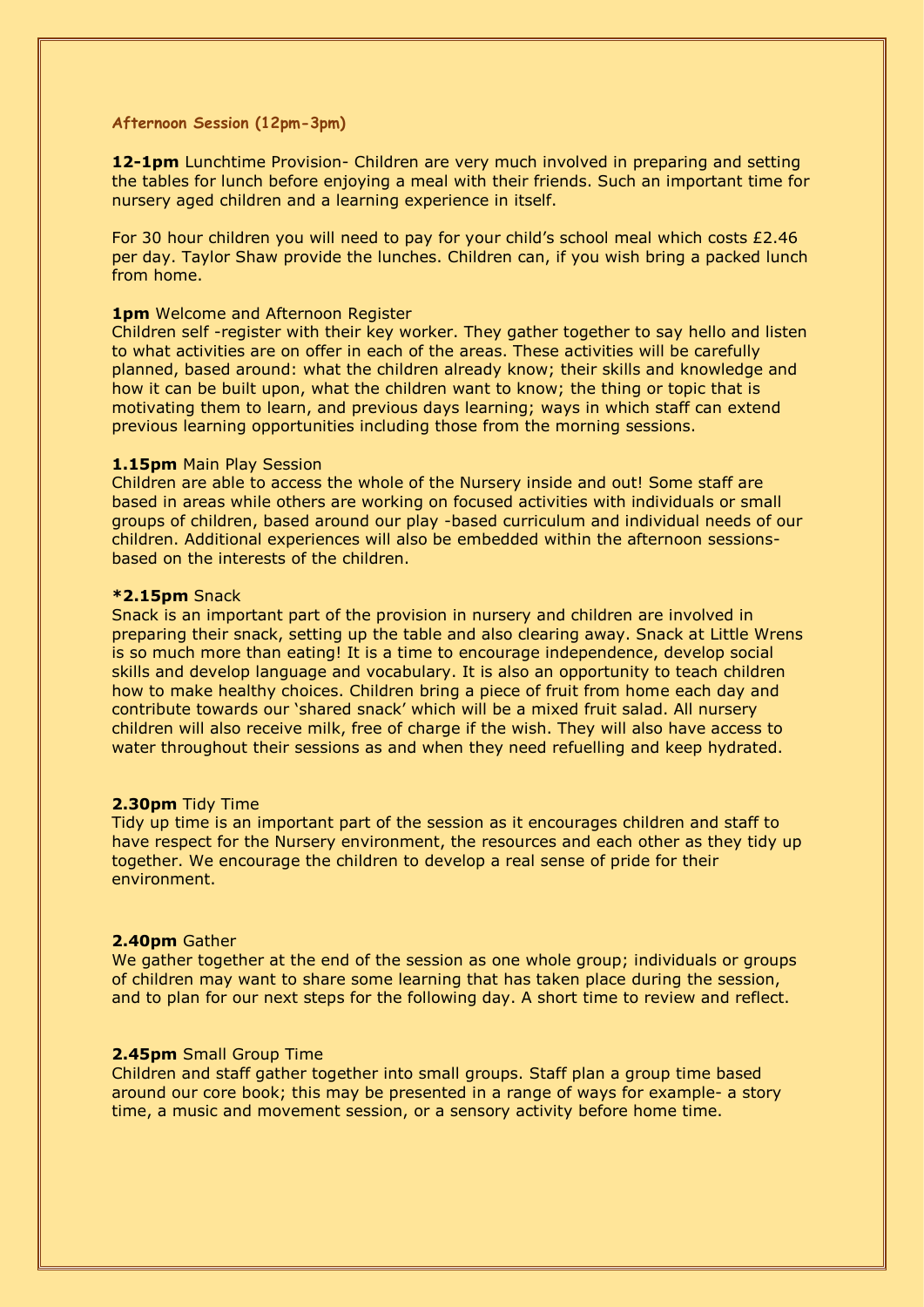**3pm** home time \* if you are a parent with other siblings in school who finish at 3.30pm, then nursery children can stay until 3.30pm for a small charge of £1.50.

**Paid childcare is available in breakfast club 8-9am and afterschool club until 4.30pm or 5pm. Breakfast Club £2.50 per day. After School Club from £3 per day or £4.50 for specialist coaching sessions. Please see the school website for further details.**

#### **Our Nursery Offer**

#### **Nursery (3-4 year old children)**

3 year olds will be able to start a **funded** nursery place in the September, January or April following their third birthday. Consideration may be given to *unfunded* places prior to the term after their 3<sup>rd</sup> birthday. These are the cut off dates:

| Birthday on or before 31 <sup>st</sup> March  | Summer Term (April)     |
|-----------------------------------------------|-------------------------|
| Birthday on or before 31 <sup>st</sup> August | Autumn Term (September) |
| Birthday on or before 31 December             | Spring Term (January)   |

Your child will be eligible for either:

**1) 15 hours free nursery education per week during the school term time** *All 3 to 4-year-olds can get 570 hours of free early education or childcare per year. This is taken as 15 hours per week free of charge; either 5 morning (9.00-12pm) or 5 afternoon sessions (12.00-3.00pm) term time only.* 

*In addition to the 15 free hours, we do however provide paid childcare from the hours of 8.00am-5pm should you need it.*

**or**

#### **2) 30 hours free nursery education**

*Some working families may be eligible for 30 free hours childcare per week for their 3 and 4 year old children if the criteria is met. You are able to find information about eligibility on the government website: <https://www.gov.uk/30-hours-free-childcare> or by contacting us for further information. If you are eligible for the 30 hours free nursery education your child can attend:* 5 days: 9.00am-3.00pm (term time only)

#### *In addition to the 30 free hours, we do however provide paid childcare from the hours of 8.00am-5pm should you need it.*

#### **Attendance at Little Wrens does not however guarantee a place in Reception class at St Mary's when your child is of school age.**

Should you be interested in securing your child a nursery place, please contact us where we will be able to provide you with further information around the admission process. Places are allocated according to dates of birth. September birthdays will be admitted first. We are currently able to offer 10 nursery places, either on a full time or part time basis. We follow the Diocesan admissions policy which is also available on our main school website.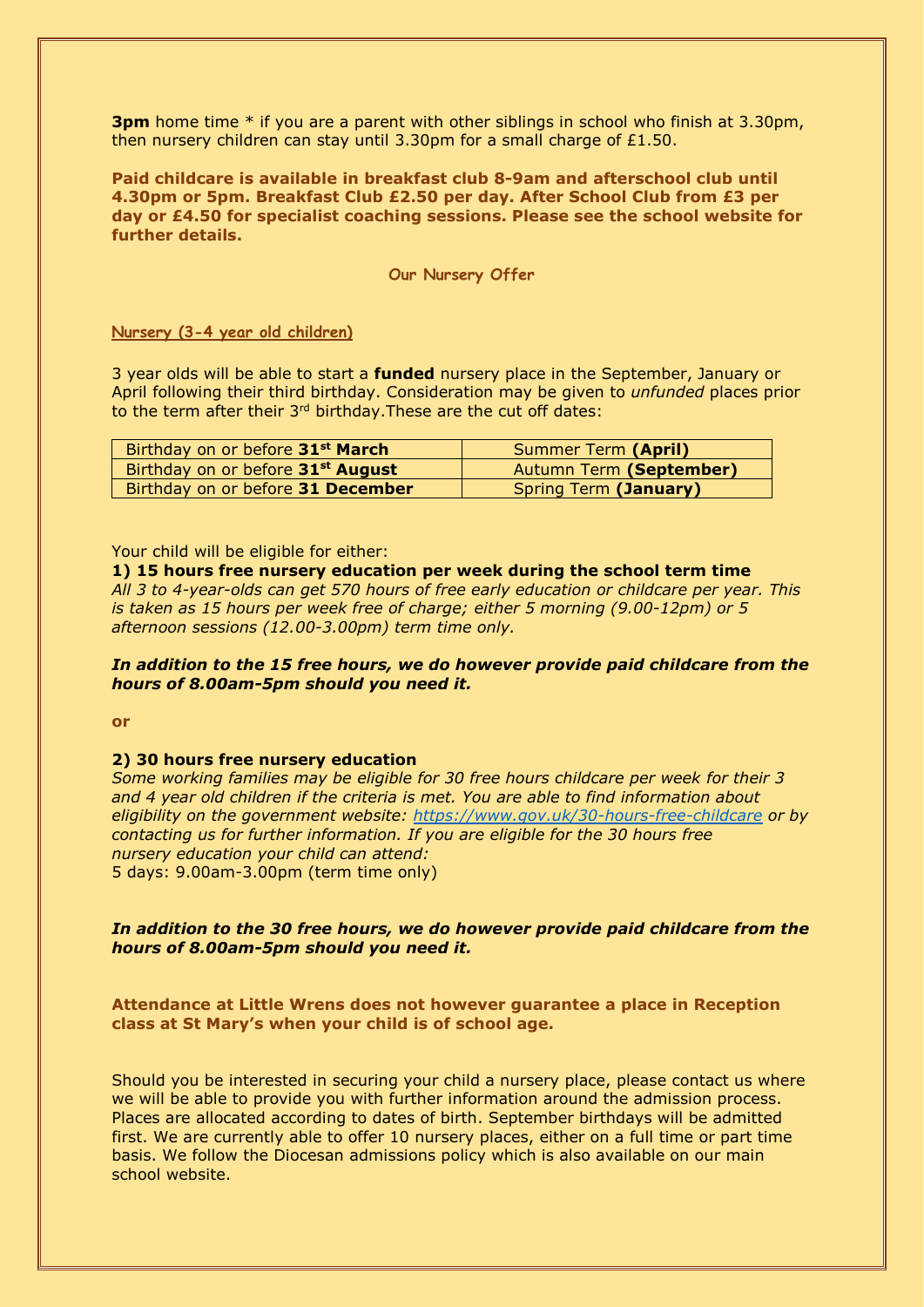#### **Contact:**

**Uniform**

**Mrs Sedgewick: School Business Manager** 

**(Tel) 01833 637029 or email p3461.admin@durhamlearning.net**

Nursery children should wear the red school jumper/cardigan and blue polo shirt. To make toileting easier for the children and to encourage independence, nursery children should wear either grey jogging bottoms or black leggings. However, if you feel your child would manage wearing grey school trousers or a school skirt/pinafore then we would love to see them in full uniform too.





Children should always have a spare change of clothes in school including pants and socks. Each child in Little Wrens will have their own basket for their personal belongings and we ask that all clothes, including coats are clearly named.

We provide waterproofs and wellies for our outdoor adventure but if there are days where your child needs to bring additional items then we will let parents know in advance.

Any issues please get in touch with the office and Mrs Sedgewick or I will be happy to help.

The following link will take you straight to the order site for Etika, our ethical uniform supplier.

**https://www.etikauniforms.co.uk/st-marys-dl12/**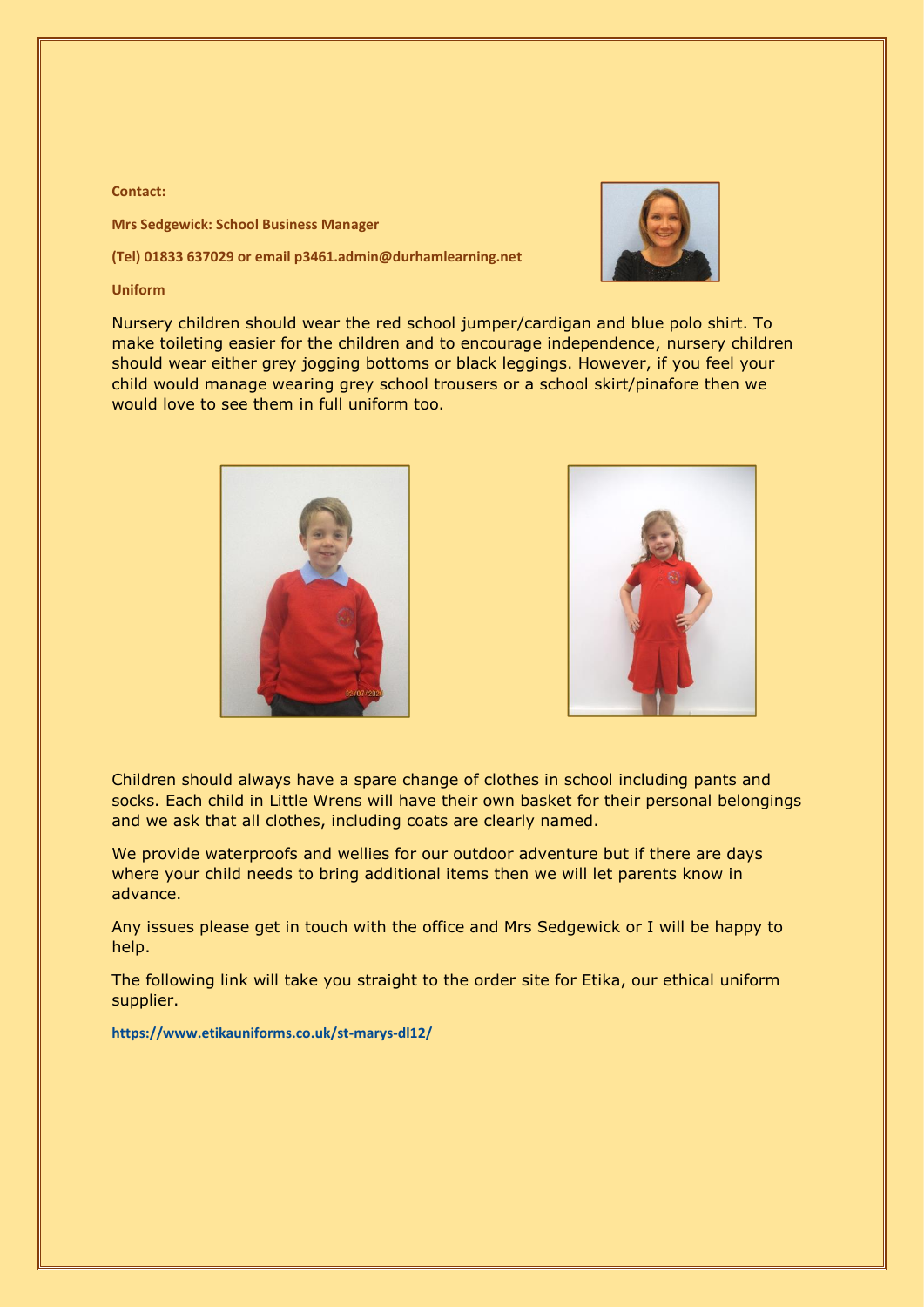#### **The Environment**







**Nursery Environment**



*"Each child has a spark in him/her. It is the responsibility of the people and institutions around each child to find out what would ignite that spark." Howard Gardener.*  Our team of staff work hard to build positive relationships with the children and 'tune into' individual interests and needs, to then plan the learning environment around these. Although the heart of the areas and the pedagogy within those areas remain the same, resources and 'workshop areas' are changed on a regular basis to ensure the ignition of sparks remains constant.

**The garden** is a place where natural curiosities are there for the taking; a place of wonder, fascinations and a place to be free. The outdoors is unique in that it provides a diversity of natural resources and spaces that cannot replicated indoors; resources and experiences which help develop the skills of enquiry, critical thinking and reflection necessary for our children to meet the social, economic and environmental challenges of society. Outdoor play allows children to connect with the natural world through experiencing the elements: water, air, fire and earth, seasonal and changes, growth and decay, and changes over periods of time. Our outdoor space is deliberately flexible and very few areas/resources are 'fixed'. We are also able to offer additional spaces such as the outdoor fire pit, den building areas and mud kitchens.

**The Reading Den/Stage** is a calm place that inspires imagination through core texts. This area allows children to learn about themselves and the world around them, and to step into new imaginary worlds. It allows them to connect with characters through sharing a book, reading alone or through role play. Dramatic play can be defined as a type of play where children accept and assign roles, and then act them out. It is a time when they break through the walls of reality, pretend to be someone or something different from themselves, and dramatise situations and actions to go along with the roles they have chosen to play. The cosy corner/stage offers many realms of expression from storying, performing, singing, dancing, and role playing. Far more than a reading corner!

**The Kitchen** is a place where children are involved in preparing their daily snack and setting the table. They even cut flowers from our school garden in the summer to add to their vases! Access to snack times and free access to water are an important part of our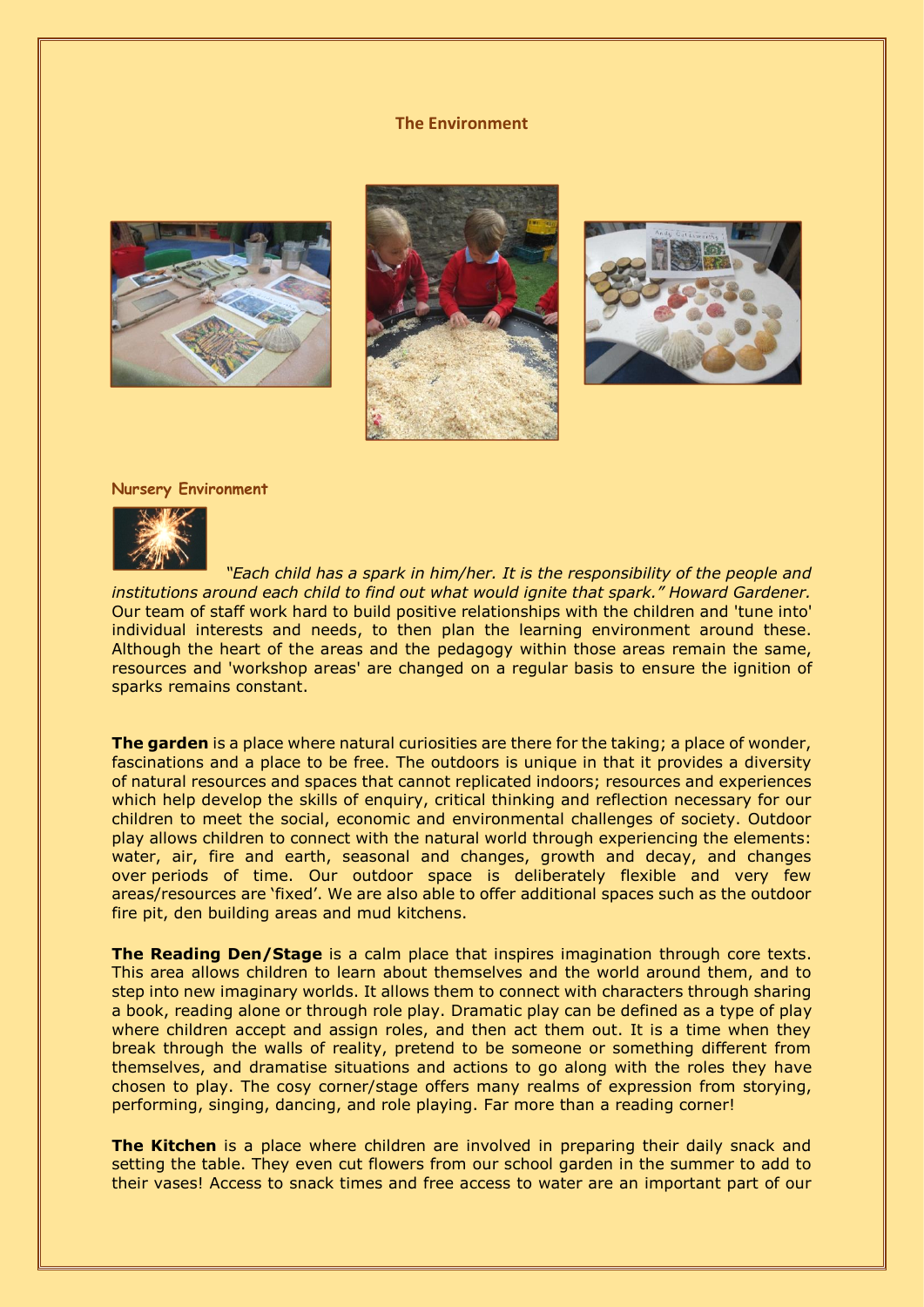daily routine. Having an area for small group snack times in the kitchen area provides an ideal opportunity for focused conversation about what children have been doing, for practising the skills of pouring drinks and cutting fruit and for appreciating the importance of being polite and helpful to one another. By recognising all of the social learning opportunities which exist around sharing food, snack time is an important part of our daily routine for nursery children. Children also work in small groups to participate in baking activities and skills in this area too.

**Home Corner/Role Play** is a place that allows children to make sense of their immediate world**.** Children have numerous opportunities to work together, express their feelings, and use language to communicate roles and respond to one another's needs and requests. It is a perfect opportunity to develop early attitudes towards culture, diversity and celebrate difference. Children are able to explore the ideas they have from their own cultures and stretch their imaginations.

**'On Site'** The early years foundation stage refers to construction in many of its 7 areas including physical, mathematics and expressive arts and design. Our 'On Site' area allows children to play, explore, actively learn, create and critically think all things which are crucial to a child's learning and achieving. Construction involves anything a child can design, build, balance and create from and does not have to have a set goal in mind. Our natural, open ended resources allow for a wealth of construction to happen with children creating and changing their minds as they add or take away pieces to their masterpieces. With adult guidance but not interference; personal, social and emotional development can be supported through showing you value their opinions and ideas, by encouraging the sharing of the resources and through praise and the sharing of their achievements. It is often good practice to leave a space where children can display and be proud of their construction models or leave a camera out so the children can take photos of their architectural designs or ideas. ICT is embedded into this area to engage, motivate and encourage scientific and mathematical language.

**The studio** is an open invitation for child-led artistic exploration, an opportunity for trying out ideas and playing with materials. It is a place where children and adults can freely get messy, design, play creatively and follow their own interests and curiosities. The rich range of resources provided inspire creativity, expression, imagination, a sense of identity and enable children to develop their own cultural languages. Many learning opportunities are provided through resources such as natural loose parts, clay, textiles, light and shadow, painting, drawing and many more.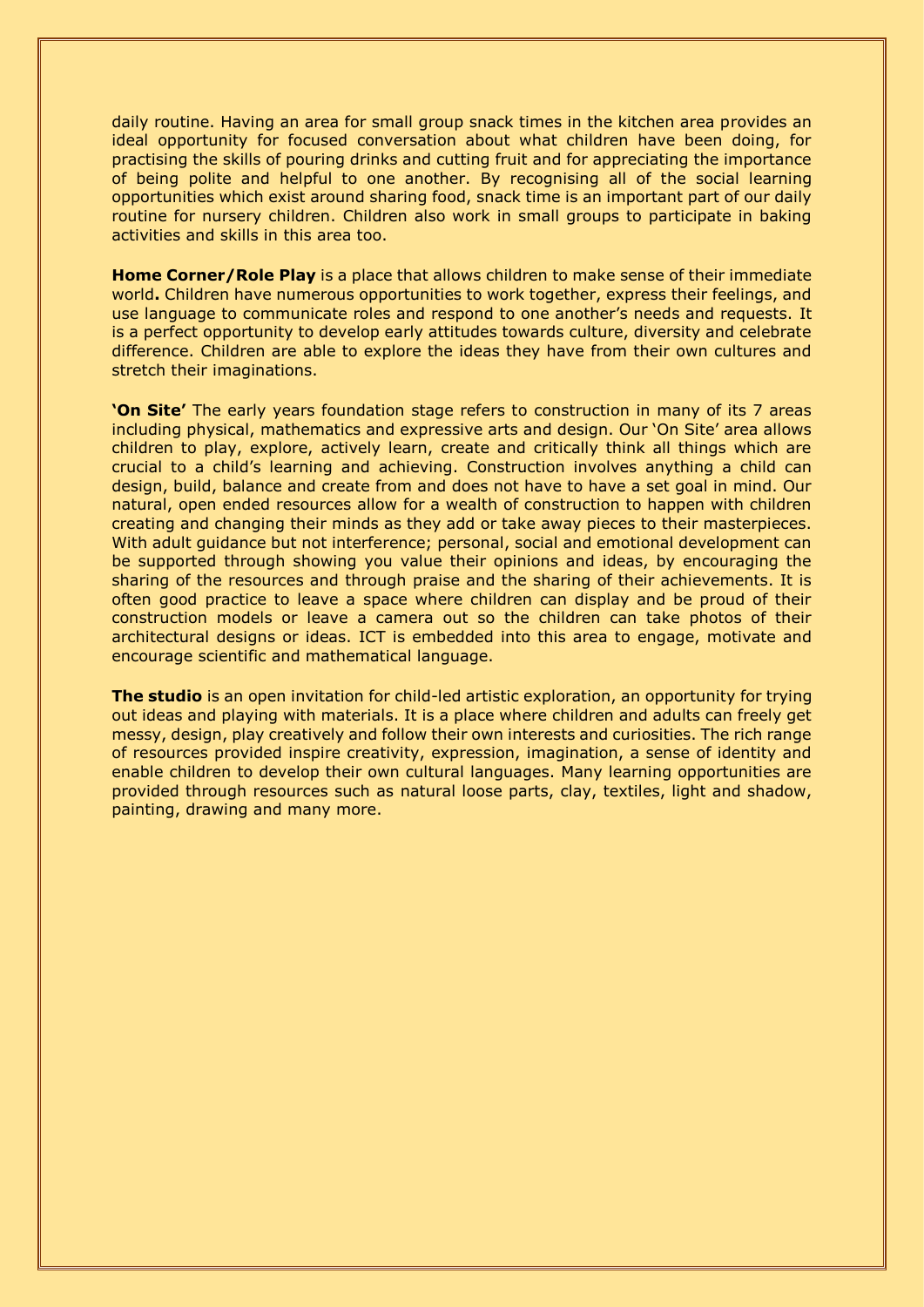







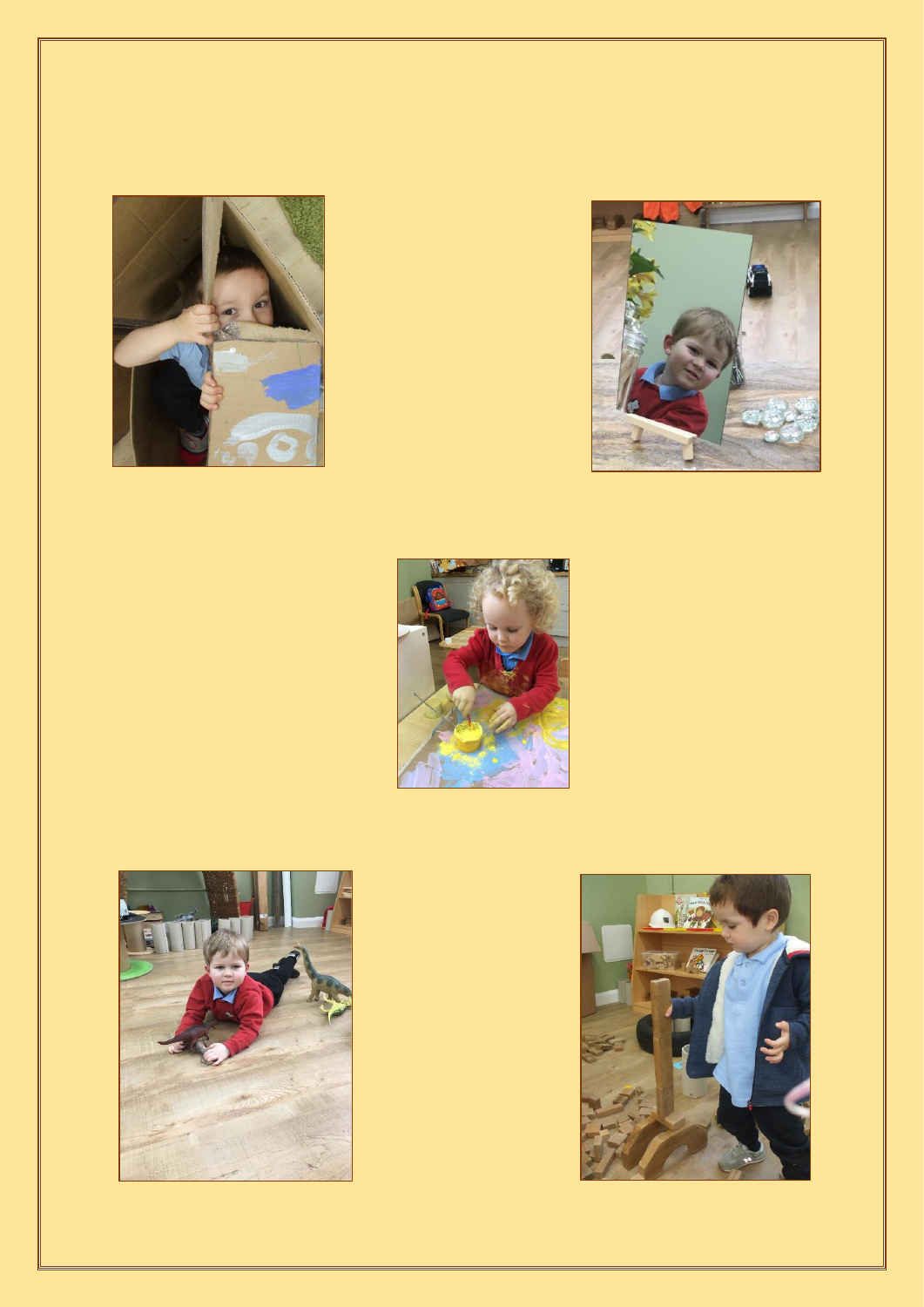#### **Nursery Curriculum**

The nursery curriculum is planned within the Early Years Foundation Stage Framework from birth to five years old to provide a range of learning experiences through which children have opportunities to;

- Play and explore
- Be involved in active learning
- **Be creative and thoughtful**

Nursery staff plan together to ensure that the curriculum is broad and balanced across the following areas of learning;

- Communication and Language
- Physical Development
- Personal, Social and Emotional Development
- **Literacy**
- **Mathematics**
- Understanding of the World
- Expressive Arts and Design



During each session, staff work with children observing and assessing their levels of skills, grasp of concepts and interests. Observations form part of the records kept for individual children and help staff to analyse what learning is taking place and how they can support and extend it.

When you child starts Little Wrens, each week they will participate in:

**A visit to the local library in Barnard Castle**: aimed to help children develop their local knowledge of where they live/come to school (a lovely local link) and also to foster an early love of reading. Children will each become a member of the library and can loan books from the library to take home too.

**A whole day/session of Outdoor Adventure:** where children spend time in the great outdoors exploring, investigating, playing and getting creative. Activities may include a trip to Deepdale Woods, a visit to Bowes Museum, a session around our school fire pit, or a trip to the local market to buy fruit for school.



You can access the Early Years Foundation Stage curriculum via this link:

[http://www.foundationyears.org.uk/files/2012/03/Development-Matters-FINAL-PRINT-](http://www.foundationyears.org.uk/files/2012/03/Development-Matters-FINAL-PRINT-AMENDED.pdf)[AMENDED.pdf](http://www.foundationyears.org.uk/files/2012/03/Development-Matters-FINAL-PRINT-AMENDED.pdf)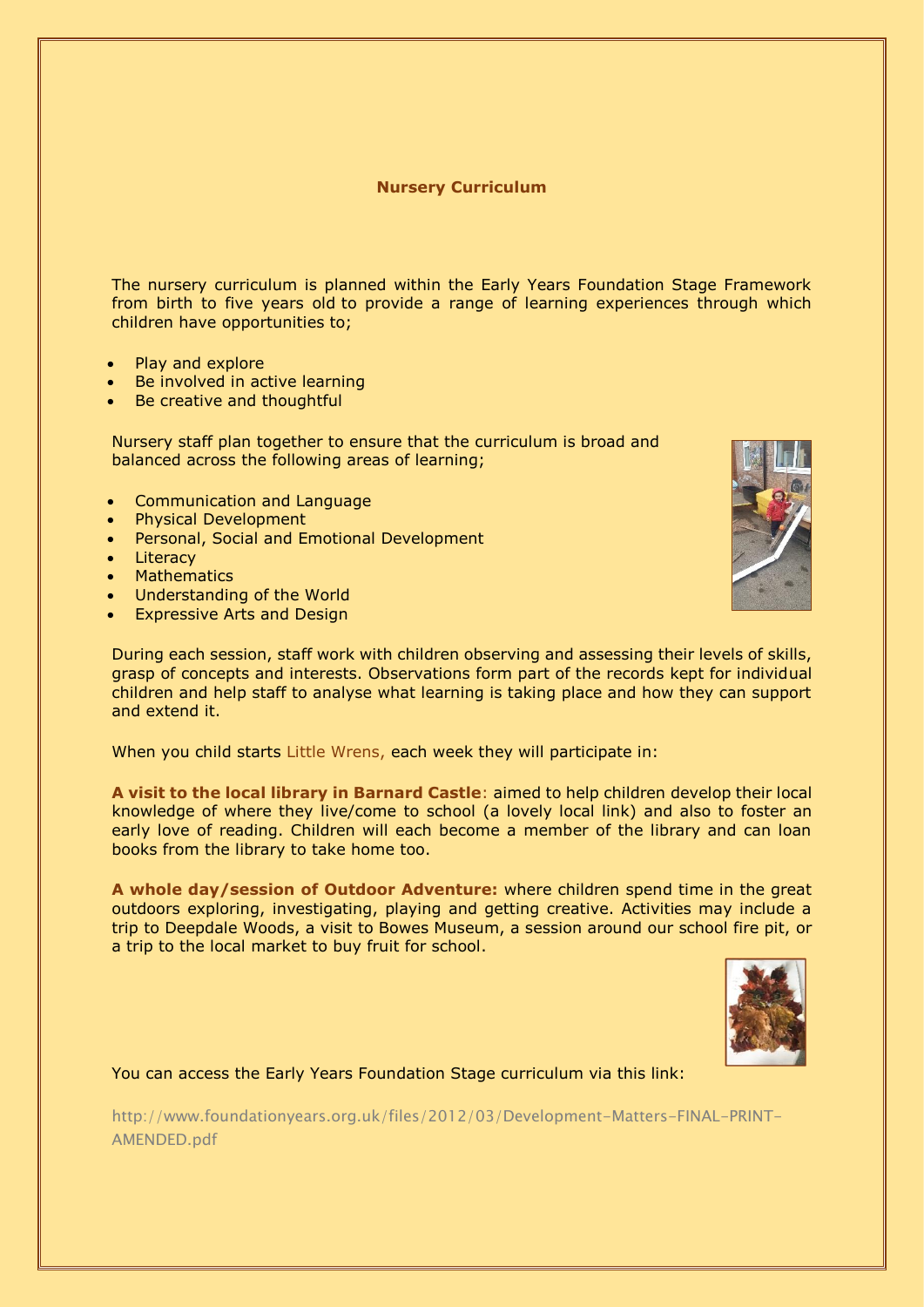#### **Nursery Costs and Sessions**

Funded Nursery Provision

Full Time 30 hours 5 x full days (full day session 9-3pm)

Part Time 15 hours 5 morning or afternoon sessions

Morning session (9-12pm session)

Afternoon session (12-3pm session)

Children may stay for additional sessions depending upon availability. Additional sessions are £15 for half day and 325 for a full day (9-3pm)

#### Lunch Time/Snack Provision

This is included in the nursery provision for afternoon sessions and 30 hours places

Children can bring a packed lunch if you would prefer to. Please see the link below to the packed lunch policy.

School lunches are available from our school kitchen. Taylor Shaw provide the meals and they cost £2.46 per day.



[http://www.stmarysprimary.durham.sch.uk/wp](http://www.stmarysprimary.durham.sch.uk/wp-content/uploads/sites/134/2020/06/Packed-lunch-policy-2020.pdf)[content/uploads/sites/134/2020/06/Packed-lunch-policy-2020.pdf](http://www.stmarysprimary.durham.sch.uk/wp-content/uploads/sites/134/2020/06/Packed-lunch-policy-2020.pdf)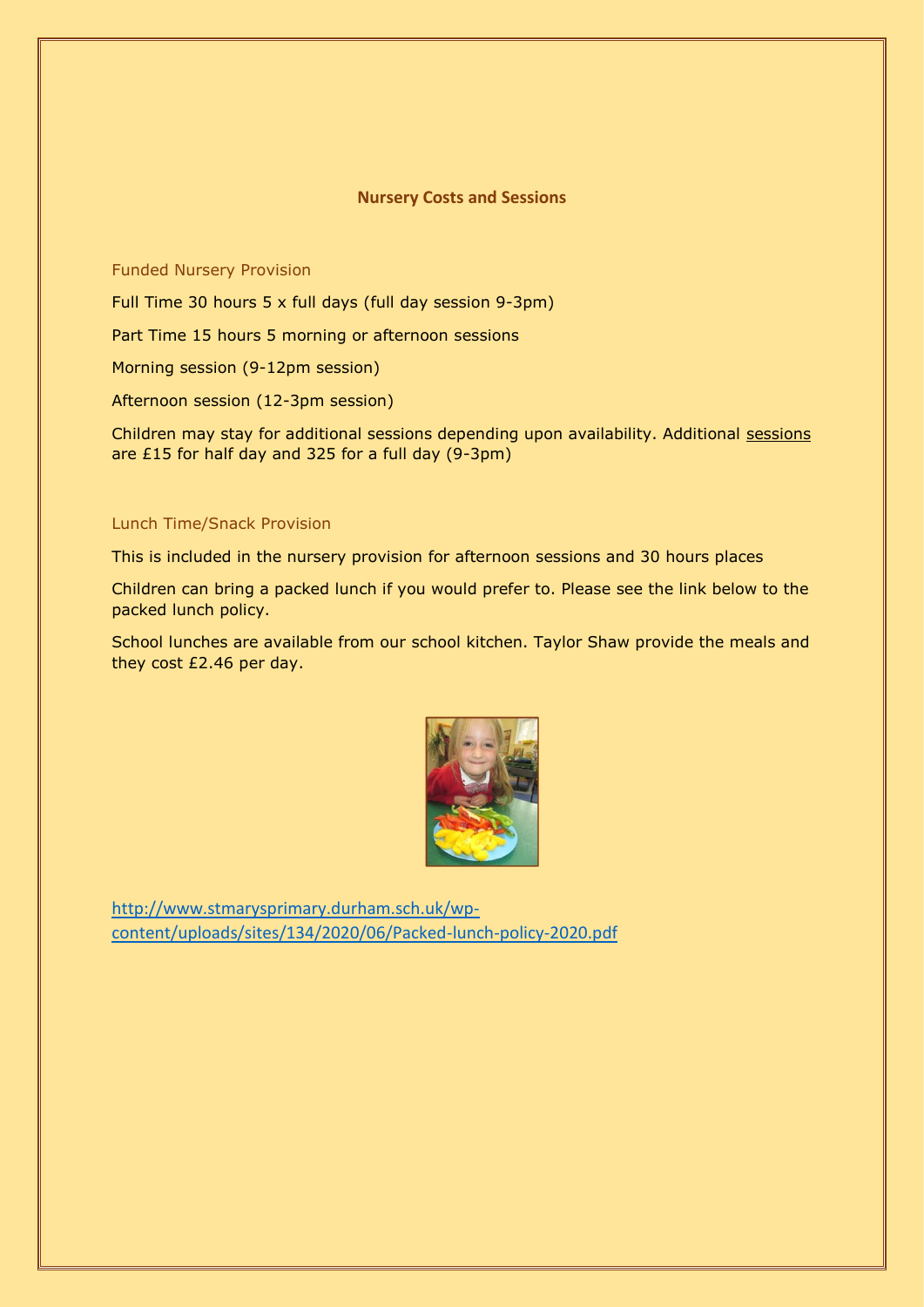#### **About Us**

#### **Our pedagogy is:**

- Rooted in our values and beliefs about what we want for children
- Informed by our understanding of how children learn and develop and the practices through which we can enhance that process
- Reflected within the nursery environment, both indoors and outdoors, that we provide
- Supported by knowledge, theory and experience

### **Our shared values and beliefs We understand that:**

- Children are born ready, able and eager to learn and that they actively reach out to interact with other people, and in the world around them
- Development depends on each unique child having opportunities to interact in positive relationships and enabling environments
- Building a partnership with parents and carers, based upon supportive, trusting relationships, supports children's development and learning
- If we want to know who children are and what they can do we need to ensure we are giving them the opportunities to show us

#### **Within our practice we prioritise:**

- Using our developing understanding of the 'The characteristics of effective teaching and learning' (Stewart, 2011) as a starting point for thinking about the provision we make for the children in our setting, aiming to instil motivation to not only succeed in Early Years, but to also become lifelong learners.
- Gaining greater understanding of the individual child through observation, documentation and reflection
- Using this knowledge and understanding to make decisions about how we can best support the child's development and learning
- Ensuring the environment, both emotional and physical, offers each child appropriate challenge and motivation.

'motivation is more important than intelligence and is the key to success for children and adults'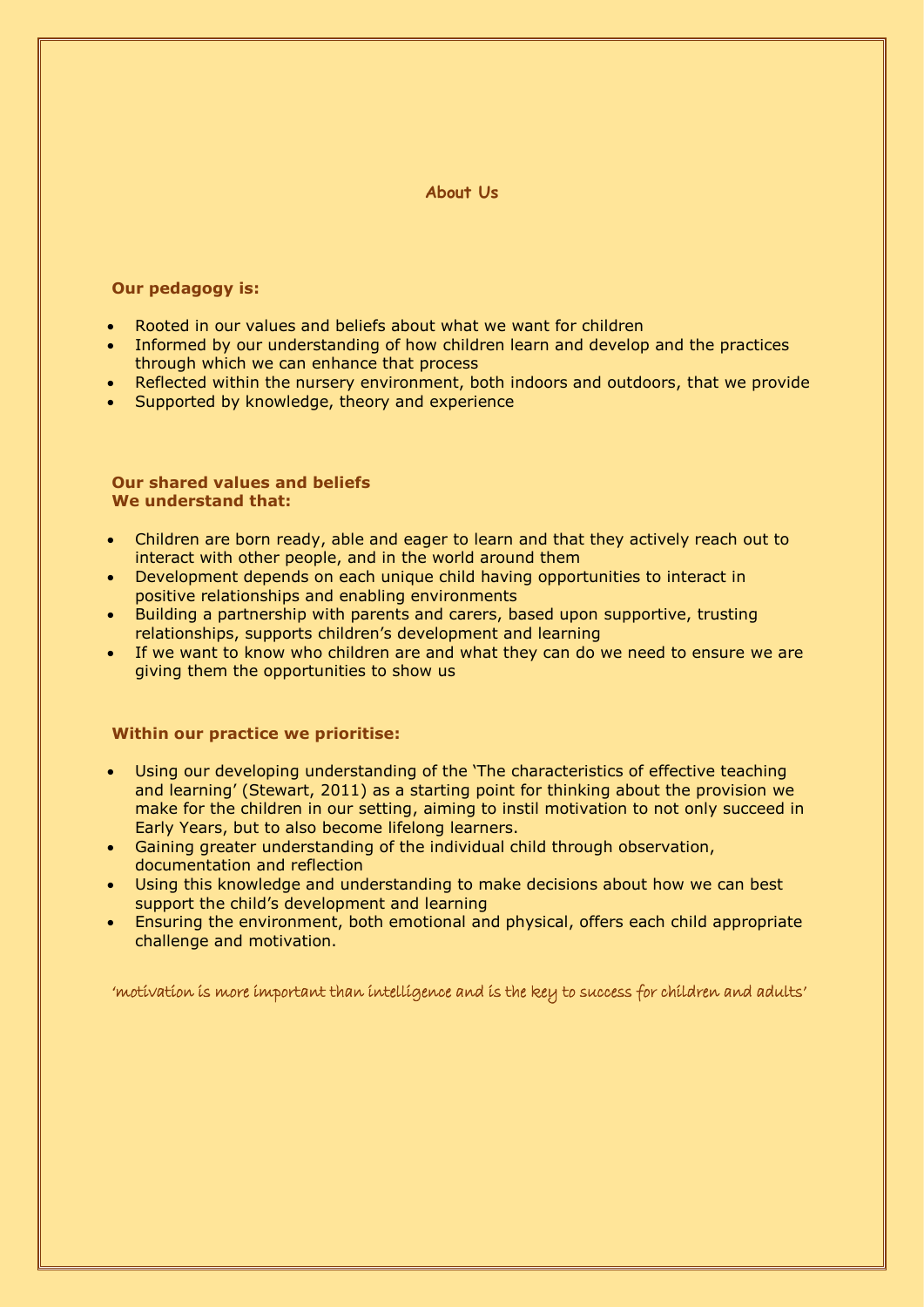



**Further Information for Parents**

#### **Working together**

We recognise that parents are the first educators of their children. We would like to work with you to get the most out of his / her time at Nursery. We welcome you to join in the Nursery activities where, when and however you can.

#### **Ways of sharing information and experiences**

#### • Spend time when you arrive at the end of a session talking with your child about what has been happening that day

- Take time to look at the Around Nursery/school section of the website- there are lots of photographs on of the children enjoying their learning
- Come along to our stay and play sessions/fundraising events
- Comment on your child's learning journal/diary to share in their achievements
- Newsletters are sent home weekly  $-$  let us know if there is anything you would like included in the newsletter
- Parent / Key worker meetings are held three times a year. Remember, however, that your child's Key Workers will always make time to talk with you
- Join our Friends of St Mary's group- a great way to get involved with school/nursery life

#### **Ways to help us obtain equipment and resources**

Every day we have a healthy snack consisting of a drink of milk and a piece of fruit. Sometimes we have different food linked to special occasions, e.g. Christmas or Chinese New Year. We may ask for a small contribution towards 'special snacks' such as these, otherwise children just bring in their own piece of fruit from home.

We can use all kinds of things that would otherwise be thrown away. Some examples are: Junk materials – empty boxes, wrapping paper, wallpaper, material, wool, string,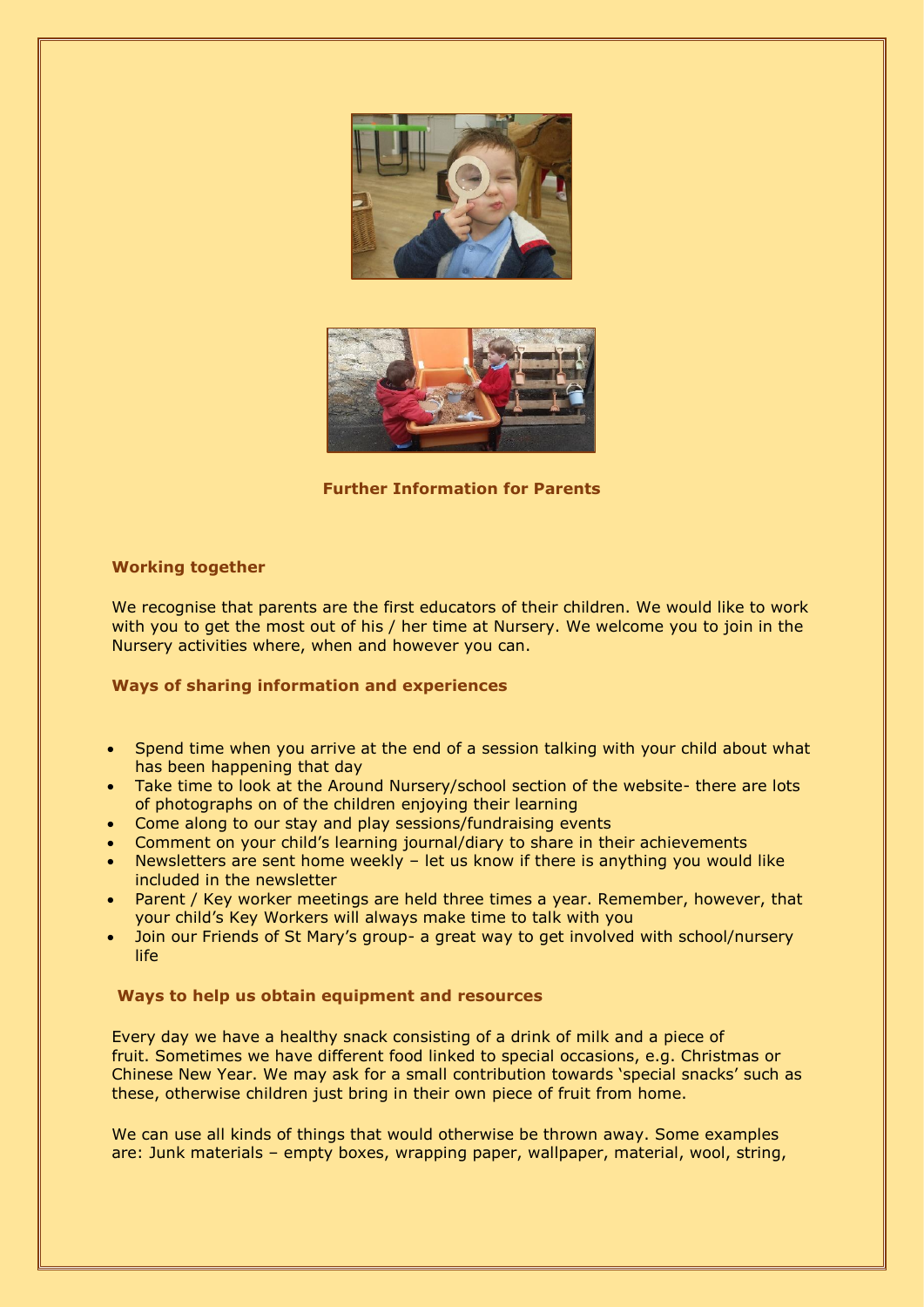buttons, sequins, beads and ribbon. Natural materials – shells, acorns, dried flowers etc. We will keep you informed if and when we are low in stock!!

Fund raising activities are planned throughout the year. We would be glad to hear from anyone who has ideas for enjoyable activities or who would like to help in any way.

Our highly trained and skilled team of Early Years practitioners will be able to assist you with any queries you may have regarding learning and the curriculum in the Early Years. For any other queries including admissions, childcare costs and payments, and general enquiries our school office manager, Mrs Sedgewick is our School Business Manager.

#### **Other Useful Information for Parents**

#### **Safeguarding- please see the school website safeguarding section for further information regarding safeguarding and child protection**





#### **Mrs Box is our Designated Safeguarding Lead. Mrs Porter is our Deputy Designated Safeguarding Lead.**

**Additional days-** we can offer, subject to availability additional sessions if you are entitled to 15hours. We ask that you give nursery as much notice as possible to avoid disappointment and secure a place.

**If your child is ill-** If your child is ill we ask that you inform school as soon as possible. You will still be charged for the sessions if they are additional to your entitled hours funded by the government.

**Weduc-** Prior to you child starting Little Wrens you will be given login details for our Weduc App. This is our preferred way of communicating with parents and is where you will find other useful information such as forms, newsfeeds, newsletters, links to websites, home learning and so much more.

**Learning Journals-** We will document your child's learning journey using observations, photographs and annotations. The learning journal will be handed over to the parent at the end of their time in EYFS. We are hoping to use Tapestry to document the children's learning as we love the way parents can become involved in the journal sharing comments, stories as well as pictures and photographs from home.

**Key Person-** Each child will have a 'key person' who they will build a special relationship with during their time with us. Whilst all adults will work with all of our children, the key person will be